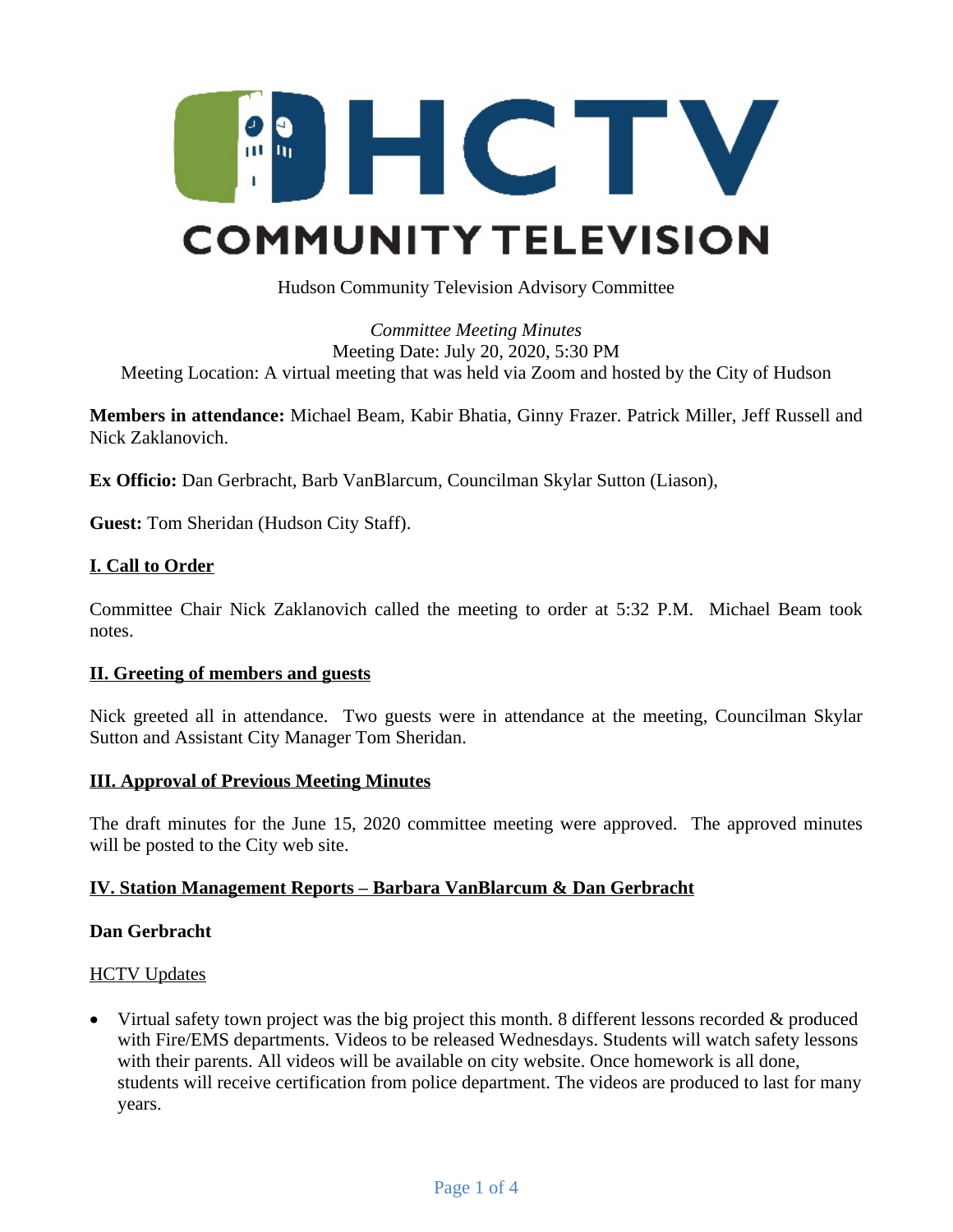- HCTV continues to produce Hudson Headlines many recent videos focused on things to do around town during the pandemic. This week's video is about the new DORA. Another video was produced for the new skate park construction at Veteran's Way.
- Sony sent new video equipment for HCTV to demo. These are robotic cameras that can be operated without personnel in studio to allow for physical distancing. A purchase can be potentially reimbursed through the CARES act funding.
- The HCTV studios is now open for broadcast: the studio and host only—and studio is setup to allow for physical distancing.

## **Barbara VanBlarcum:**

### Public Access Updates & Acquired Programming

- Frank Youngwirth will record his 20th anniversary *Good Day Hudson* tomorrow. It will be a 90 minute show, including clips from last 20 years. Including guests Liz Murphy, Tom Vince, & Barb VanBlarcum.
- Community volunteers have worked to produce an awards ceremony for HHS including scholarship information and other award winners with pictures and bios. This is a co-production between HHS Guidance Department, Friends of HCTV, community donors, and HCTV. Airs soon.
- Tom Speaks has produced *Thrive*: a series of people thriving during the pandemic. Starts airing next week.
- Tom Speaks produced another show *Full potential* starting this week. It is a discussion of parents and caregivers of special needs children with specialists.
- Beth Bigham produced *Ohio Legislative Update* with updates w/ Kristina Roegner & Bill Roemer with Columbus updates
- *Yeji Around Town* —continues producing interviews with local Hudsonites, new episode features Uncommon Art gallery owner with virtual tour of the gallery.
- *Hudson Rotary Club* has produced interviews with rotarians. 4 new episodes via Zoom.
- *Forum 360* and *City Club of Cleveland* produced videos with conversations about race relations, COVID-19 adaptation, healthcare, and other timely issues.
- Contacted by several local organizations about how to connect with our community in fall: *League of Women Voters* (candidates and issues forum, potentially live from the HHS auditorium), *Leadership Hudson* on their *State of Mind* mental health week project to share with public. *Hudson Heritage* monthly meeting to air monthly presentation from a historian in lieu of their monthly meeting.
- *North of 60* has produced 2 new episodes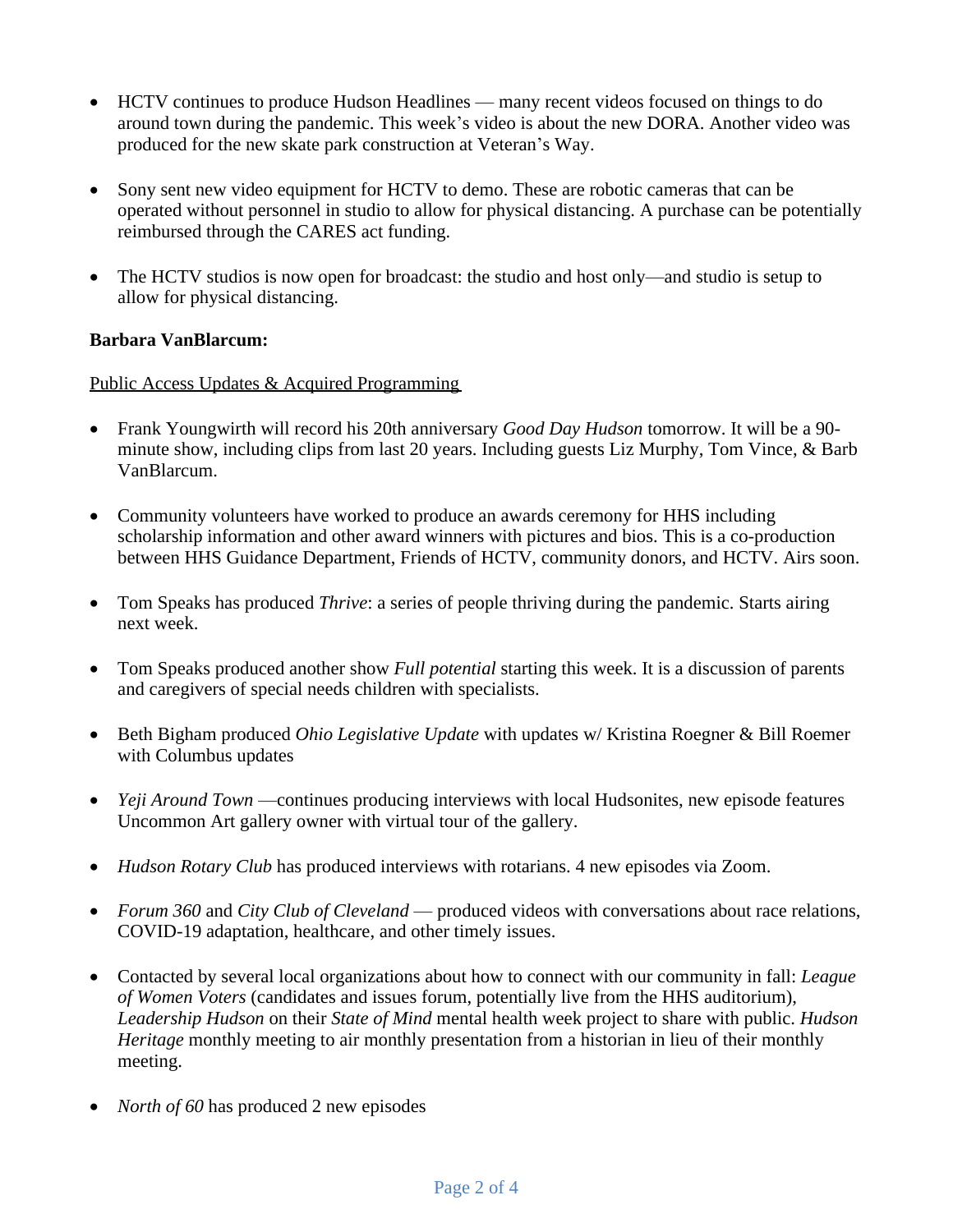- *Community of Saint John* weekly services have been scheduled to air on HCTV
- HCTV is featuring the best of the *Hudson Summer Music Festival* seasons with a selected concert every week

# **V. Friends of HCTV Update – Ginny Frazer**

- Gary awarded the Friends of HCTV Scholarship to Anne Sexton. Working on a press release about the award.
- Worked with the guidance department for the awards video that will be coming out on Thursday.
- First Energy has continued to donate to the *Friends of HCTV*

## **FCC Docket Order # 05-311 – Nick Zaklanovich**

- A stay on the order was denied
- The court case is in the 6th circuit in Cincinnati (OR vs FCC), expected decision in fall
- Legislation in the US Congress has 36 House cosponsors, 17 cosponsors in the Senate
- ACM has noted "least access programming" rules that were discussed in a public meeting. Could be used as a precedent for the lawsuit.
- HCTV franchise fee payments have remained steady all year—the "fee" we've been charged for transmission remains stable and small

## **VII. New Access Program Ideas, Previous Meeting Follow Up & Once Around – All**

- Patrick: *Hudson Job Search* is interested in producing another program.
- Jeff: Will we record fall football, if it still happens? Fall sports are currently TBD. OHSA is trying to push forward with football. But, this is all up in the air. First game would be in September.
- Barb: Inquired with city solicitor about posting HCTV user created content on our site. The general consensus is that HCTV should not post user content due to copyright issues and only post HCTVproduced material. Friends of HCTV could potentially offer hosting, links to other HCTV programming, or some kind of directory. HCTV offers video files to producers to post where they would like—on their own video streaming host.
- Nick: Recoded at historic barn unveiling at Barlow Farm this past weekend. Principal editing is complete and show should go up in August.
- Nick: Tom Vince's *Presidents of Ohio* series update: U. Grant sites are closed. R. Hayes sites are open—so Hayes site will be the next target for recording.
- Nick: HHS has a baseball game on Saturday at Canal Park. Will we record? No others knew about it. Nick will check if we can record it for the channel.
- Nick: Contacted *Friends of Hudson Park* about producing a show for them.